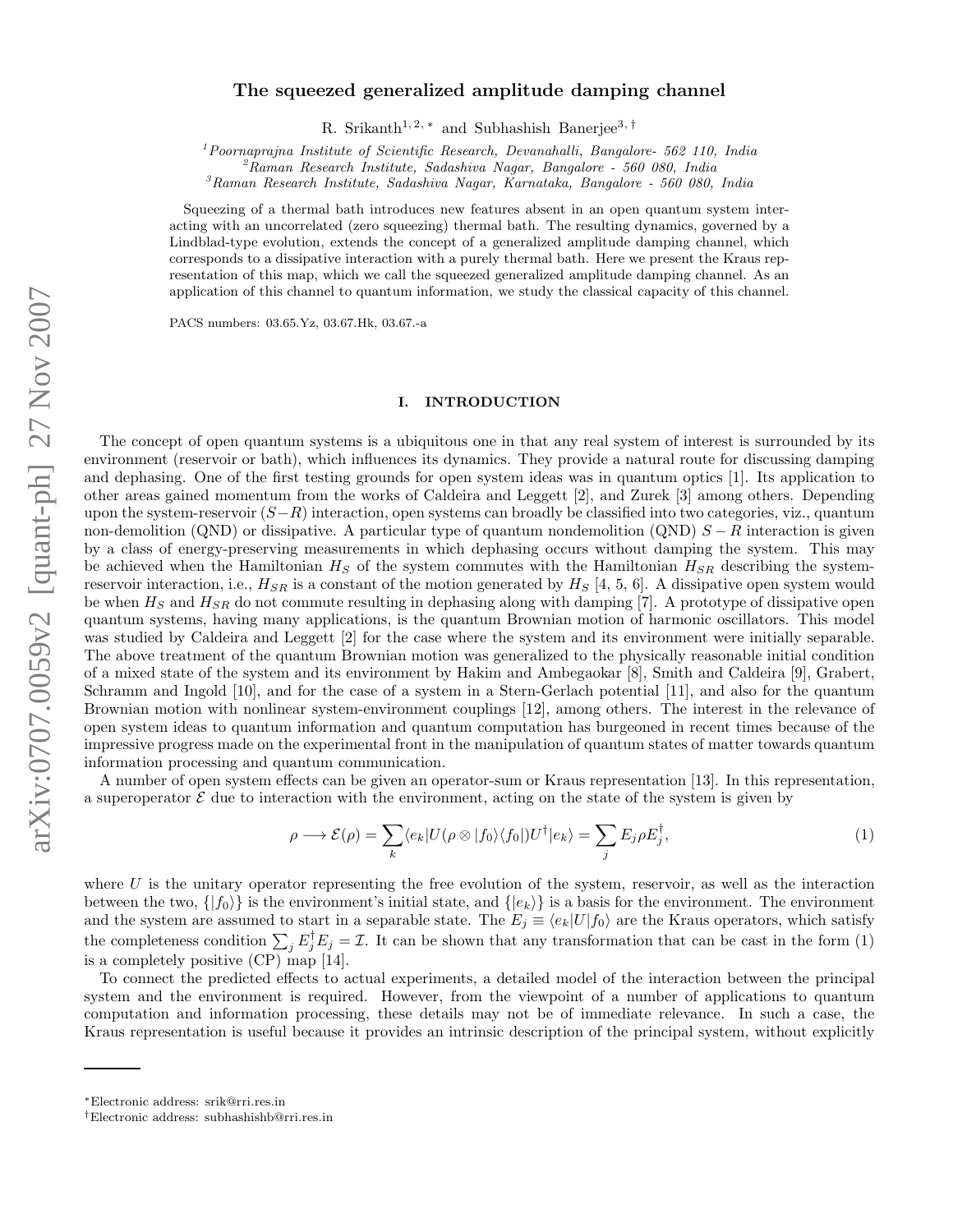considering the detailed properties of the environment [14]. The essential features of the problem are contained in the operators  $E_k$ . This not only simplifies calculations, but often provides theoretical insight. An example we will encounter below is the interplay between environmental squeezing and thermal effects for the case of dissipative system-reservoir interactions. Moreover, the reduced dynamics of a number of, seemingly different, physical systems could be modelled in the quantum operations formalism [14] by the same noisy channel. This would help in the development of insight into the common features of the reduced dynamics of the above systems. For example, for the case of a two-level system interacting, via a quantum non-demolition (QND) interaction, either with a bath of twolevel systems (in the weak coupling limit) or harmonic oscillators (at zero temperature  $T$  and zero bath squeezing), the reduced dynamics in the quatum operations formalism can be shown to be governed by the phase damping channel [15, 16]. Another example would be the reduced dynamics of a simplified Jaynes-Cummings model consisting of a two-level atom coupled to a single cavity mode which in turn is interacting with a vacuum bath of harmonic oscillators. This can, considering only a single excitation in the atom-cavity system, be shown to be generated by an amplitude damping channel. Since as shown below, an amplitude damping channel results generally from the interactions governed by the Lindblad type of evolution (at zero  $T$  and zero bath squeezing), this enables us to get an understanding of the reduced dynamics of the above system without having to concern ourselves with particular details.

In this paper we study an open system, taken to be two-level system or qubit, where the bath is taken to be initially in a squeezed thermal state. The resulting dynamics, governed by a Lindblad-type evolution, generates a completely positive map that extends the concept of a generalized amplitude damping channel, which corresponds to a dissipative interaction with a purely thermal bath. We present the Kraus representation of this map, which we call the squeezed generalized amplitude damping channel. An advantage of using a squeezed thermal bath is that the decay rate of quantum coherence can be suppressed leading to preservation of nonclassical effects [15, 17, 18]. It has also been shown to modify the evolution of the geometric phase of two-level atomic systems [16]. The preservation of entanglement in the presence of a squeezed bath has been investigated in Ref. [19].

The paper is organized as follows. In Section II, we obtain the evolution of a qubit in a dissipative (non-QND) interaction with its bath. In Section II A, we consider, in specific, a system interacting with a squeezed thermal bath in the weak Born-Markov rotating wave approximation. In Section II B, we consider a single-mode Jaynes-Cummings model in a vacuum bath. The amplitude damping and generalized amplitude damping channels are introduced in Section III, where it is pointed out that the simplified Jaynes-Cummings model realizes an amplitude damping channel, while the weak Born-Markov interaction without bath squeezing realizes a generalized amplitude damping channel. We introduce the squeezed generalized amplitude damping channel, which extends the concept of generalized amplitude damping noise, to the case where environmental squeezing is included, in Section IV. Of particular interest is the fact that unlike the case of a purely dephasing channel, where the action of squeezing and temperature are concurrently decohering, in the case of squeezed generalized amplitude damping channel, they can exhibit counteractive behavior [16, 20]. In specific, in Section V, where we study the classical capacity of a squeezed generalized amplitude damping channel, we show that squeezing can improve the channel capacity, whereas temperature necessarily degrades it. We make our conclusions in Section VI.

# II. TWO-LEVEL SYSTEM IN NON-QND INTERACTION WITH BATH

In this section we study the dynamics of a two-level system in a dissipative interaction with its bath, which is taken as one composed of harmonic oscillators. We first consider the case of the system interacting with a bath which is initially in a squeezed thermal state, in the weak coupling Born-Markov, rotating wave approximation. Next we consider a simple single mode Jaynes-Cummings model in a vacuum bath.

### A. System interacting with bath in the weak Born-Markov, rotating-wave approximation

Here we take up the case of a two-level system interacting with a squeezed thermal bath in the weak Born-Markov, rotating wave approximation. The system Hamiltonian is given by  $H_S = (\hbar \omega/2) \sigma_z$ . The system interacts with the bath of harmonic oscillators via the atomic dipole operator which in the interaction picture is given as  $\vec{D}(t) = \vec{d}\sigma_-e^{-i\omega t} + \vec{d}^*\sigma_+e^{i\omega t}$  where  $\vec{d}$  is the transition matrix elements of the dipole operator. The evolution of the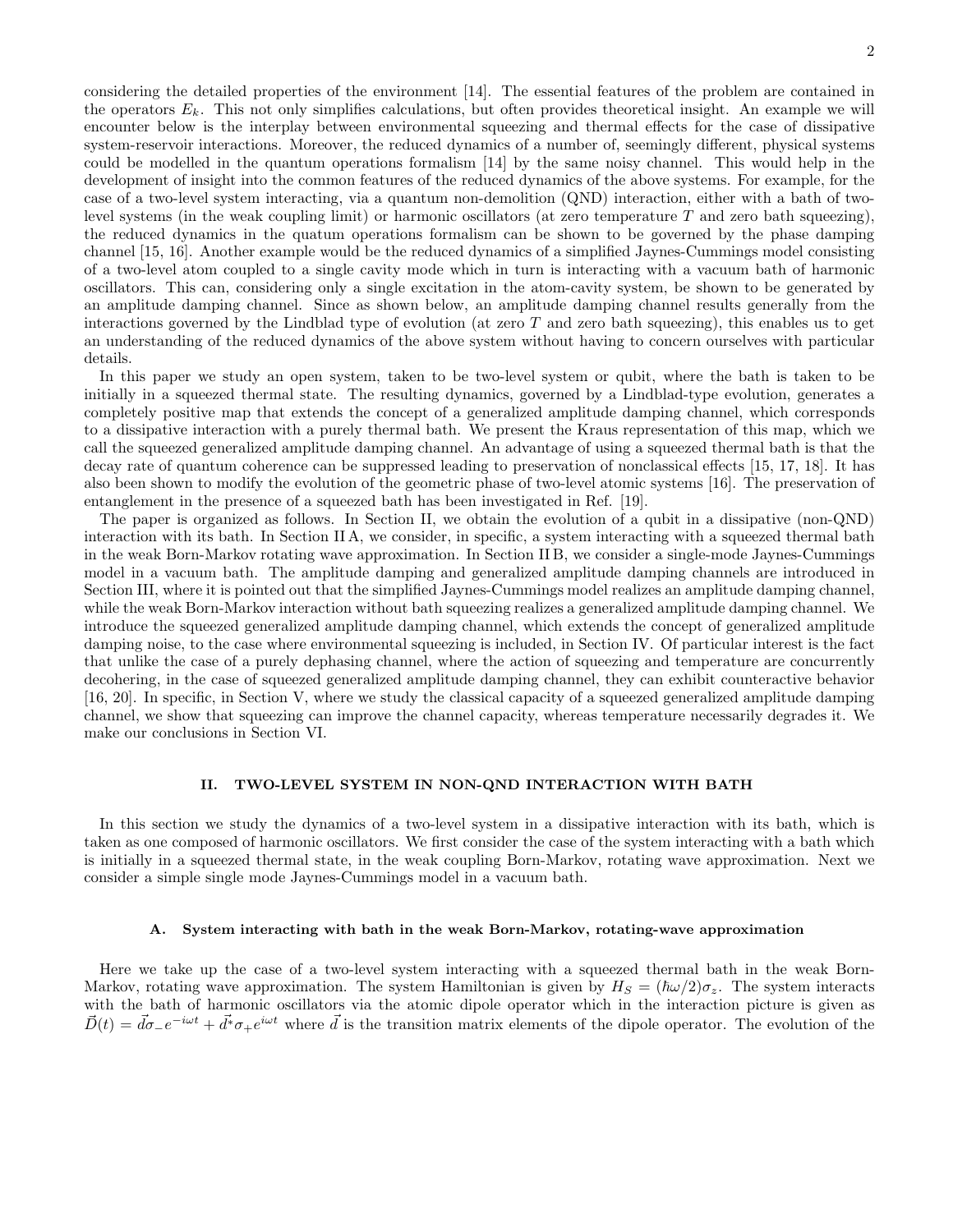3

reduced density matrix operator of the system  $S$  in the interaction picture has the following form [7, 21]

$$
\frac{d}{dt}\rho^{s}(t) = \gamma_{0}(N+1)\left(\sigma_{-}\rho^{s}(t)\sigma_{+} - \frac{1}{2}\sigma_{+}\sigma_{-}\rho^{s}(t) - \frac{1}{2}\rho^{s}(t)\sigma_{+}\sigma_{-}\right) \n+ \gamma_{0}N\left(\sigma_{+}\rho^{s}(t)\sigma_{-} - \frac{1}{2}\sigma_{-}\sigma_{+}\rho^{s}(t) - \frac{1}{2}\rho^{s}(t)\sigma_{-}\sigma_{+}\right) \n- \gamma_{0}M\sigma_{+}\rho^{s}(t)\sigma_{+} - \gamma_{0}M^{*}\sigma_{-}\rho^{s}(t)\sigma_{-}.
$$
\n(2)

Here  $\gamma_0$  is the spontaneous emission rate given by  $\gamma_0 = (4\omega^3|\vec{d}|^2)/(3\hbar c^3)$ , and  $\sigma_+$ ,  $\sigma_-$  are the standard raising and lowering operators, respectively given by  $\sigma_+ = |1\rangle\langle 0| = \frac{1}{2}(\sigma_x + i\sigma_y)$  and  $\sigma_- = |0\rangle\langle 1| = \frac{1}{2}(\sigma_x - i\sigma_y)$ . Eq. (2) may be expressed in a manifestly Lindblad form as [16]

$$
\frac{d}{dt}\rho^s(t) = \sum_{j=1}^2 \left( 2R_j \rho^s R_j^\dagger - R_j^\dagger R_j \rho^s - \rho^s R_j^\dagger R_j \right),\tag{3}
$$

where  $R_1 = (\gamma_0 (N_{\text{th}} + 1)/2)^{1/2} R$ ,  $R_2 = (\gamma_0 N_{\text{th}}/2)^{1/2} R^{\dagger}$  and  $R = \sigma$  cosh $(r) + e^{i\Phi} \sigma_+ \sinh(r)$ . This observation guarantees that the evolution of the density operator can be given a Kraus or operator-sum representation [14], a point we return to in Section IV. If  $T = 0$ , then  $R_2$  vanishes, and a single Lindblad operator suffices to describe Eq. (2).

A number of methods of generating bath squeezing have been proposed in the literature. A squeezed reservoir may be constructed on the basis of establishment of squeezed light field [22]. A single-mode squeezed state created in a degenerate parametric amplifier operated in an appropriate cavity, when coupled to an infinite number of external "output" modes, transfers the squeezing into correlations between side-bands of the multimode light field. A subthreshold optical parametric oscillator (OPO) can be used as the basis for the implementation of a stable, reliable source of continuous-wave squeezed vacuum [23]. Experiments probing the squeezed-light-atom system have been carried out in Refs. [24, 25]. In particular, the latter reference details a method in which an OPO operated below threshold downconverts a high energy photon into two correlated low energy photons generating a close-to-minimumuncertainty squeezed vacuum state. At the output of the OPO, the squeezed vacuum is mixed on a 99-1 beam-splitter with a phase-coherent reference oscillator with controlled relative phase to the squeezing, resulting in a combined electromagnetic field that is equivalent to a displaced squeezed state.

An infinite array of beam-splitters can be used to model a squeezed reservoir [26]. The signal is injected from the left of the array, with independent squeezed fields (all with the same properties) injected into the other ports. The output of a given beam-splitter serves as input to the subsequent one. In the limit of an infinite number of beam-splitters, the dynamics generated by Eq. (2) is simulated. In Ref. [27], quantum reservoir engineering with laser-cooled trapped ions is used to mimic the dynamics of an atom interacting with a squeezed vacuum bath (Eq.  $(2)$ ) with temperature T set to zero). Another way to engineer a quantum reservoir to mimic coupling with a squeezed bath has been proposed in Ref. [28]. They consider a four-level system with two (degenerate) ground and excited states, driven by weak laser fields and coupled to a vacuum reservoir of radiation modes. Interference between the spontaneous emission channels in optical pumping leads to a squeezed bath type coupling for the two-level system constituted by the two ground levels. The properties of the squeezed bath are shown to be controllable by means of the laser parameters. An experimental study of the decoherence and decay of quantum states of a trapped atomic ion's harmonic motion with several types of engineered reservoirs, including amplitude dampling and generalized amplitude damping channels, have been made in Refs. [29, 30].

In Eqs. (2) and (3), we use the nomenclature  $|1\rangle$  for the upper state and  $|0\rangle$  for the lower state and  $\sigma_x, \sigma_y, \sigma_z$  are the standard Pauli matrices. In Eq. (2),

$$
N = N_{\rm th}(\cosh^2(r) + \sinh^2(r)) + \sinh^2(r),\tag{4}
$$

and  $M = -\frac{1}{2} \sinh(2r) e^{i\Phi} (2N_{\text{th}} + 1)$ , and  $N_{\text{th}} = 1/(e^{\hbar \omega/k_B T} - 1)$ . Here  $N_{\text{th}}$  is the Planck distribution giving the number of thermal photons at the frequency  $\omega$  and r,  $\Phi$  are bath squeezing parameters [31]. The analogous case of a thermal bath without squeezing can be obtained from the above expressions by setting these squeezing parameters to zero. We solve the Eq. (2) using the Bloch vector formalism as

$$
\rho^{s}(t) = \frac{1}{2} \left( \mathcal{I} + \langle \vec{\sigma}(t) \rangle \cdot \vec{\sigma} \right) = \begin{pmatrix} \frac{1}{2} \left( 1 + \langle \sigma_{z}(t) \rangle \right) & \langle \sigma_{-}(t) \rangle \\ \langle \sigma_{+}(t) \rangle & \frac{1}{2} \left( 1 - \langle \sigma_{z}(t) \rangle \right) \end{pmatrix} . \tag{5}
$$

In Eq. (5) by the vector  $\vec{\sigma}(t)$  we mean  $(\sigma_x(t), \sigma_y(t), \sigma_z(t))$  and  $\langle \vec{\sigma}(t) \rangle$  denotes the Bloch vectors which are solved using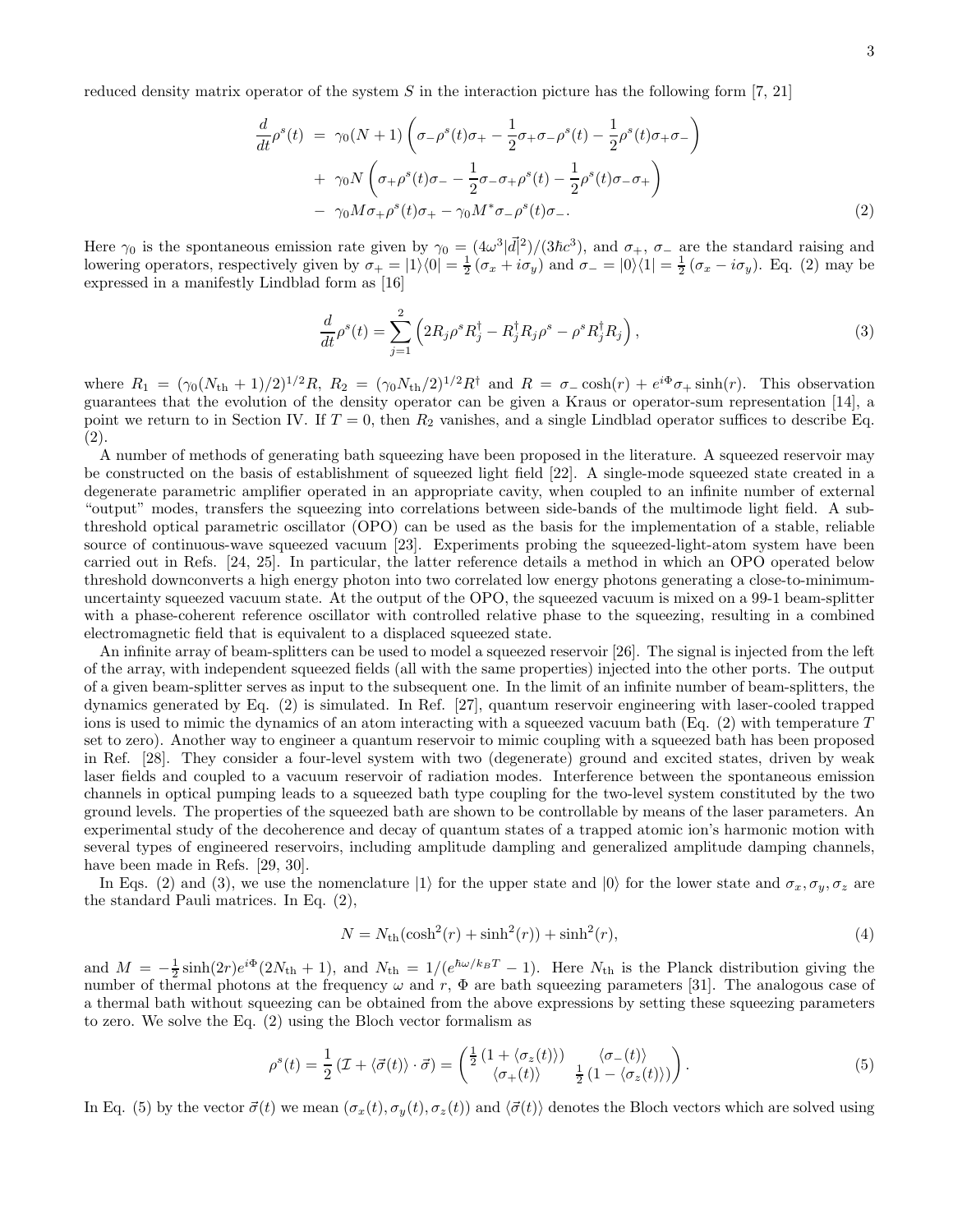Eq.  $(2)$  to yield  $[16]$ 

$$
\langle \sigma_x(t) \rangle = \left[ 1 + \frac{1}{2} \left( e^{\gamma_0 at} - 1 \right) (1 + \cos(\Phi)) \right] e^{-\frac{\gamma_0}{2} (2N + 1 + a)t} \langle \sigma_x(0) \rangle - \sin(\Phi) \sinh(\frac{\gamma_0 at}{2}) e^{-\frac{\gamma_0}{2} (2N + 1)t} \langle \sigma_y(0) \rangle,
$$
  
\n
$$
\langle \sigma_y(t) \rangle = \left[ 1 + \frac{1}{2} \left( e^{\gamma_0 at} - 1 \right) (1 - \cos(\Phi)) \right] e^{-\frac{\gamma_0}{2} (2N + 1 + a)t} \langle \sigma_y(0) \rangle - \sin(\Phi) \sinh(\frac{\gamma_0 at}{2}) e^{-\frac{\gamma_0}{2} (2N + 1)t} \langle \sigma_x(0) \rangle,
$$
  
\n
$$
\langle \sigma_z(t) \rangle = e^{-\gamma_0 (2N + 1)t} \langle \sigma_z(0) \rangle - \frac{1}{(2N + 1)} \left( 1 - e^{-\gamma_0 (2N + 1)t} \right).
$$
\n(6)

In these equations  $a = \sinh(2r)(2N_{th} + 1)$ . Using the Eqs. (6) in Eq. (5) and then reverting back to the Schrödinger picture, the reduced density matrix of the system can be written as

$$
\rho^{s}(t) = \begin{pmatrix} \frac{1}{2}(1+A) & Be^{-i\omega t} \\ B^*e^{i\omega t} & \frac{1}{2}(1-A) \end{pmatrix},
$$
\n(7)

where, in view of Eq. (5),

$$
A \equiv \langle \sigma_z(t) \rangle = e^{-\gamma_0(2N+1)t} \langle \sigma_z(0) \rangle - \frac{1}{(2N+1)} \left( 1 - e^{-\gamma_0(2N+1)t} \right), \tag{8}
$$

$$
B = \left[1 + \frac{1}{2} \left(e^{\gamma_0 at} - 1\right)\right] e^{-\frac{\gamma_0}{2} (2N + 1 + a)t} \langle \sigma_-(0) \rangle + \sinh\left(\frac{\gamma_0 at}{2}\right) e^{i\Phi - \frac{\gamma_0}{2} (2N + 1)t} \langle \sigma_+(0) \rangle. \tag{9}
$$

From Eq. (6), it is seen that the system evolves towards a fixed asymptotic point in the Bloch sphere [15], which in general is not a pure state, but the mixture

$$
\rho_{\text{asymp}} = \begin{pmatrix} 1 - q & 0 \\ 0 & q \end{pmatrix},\tag{10}
$$

where  $q = \frac{N+1}{2N+1}$ . If  $T = 0$  and  $r = 0$ , then  $q = 1$ , and the pure state  $|0\rangle$  is reached asymptotically, an observation that serves as the basis for the quantum deleter [32].

# B. Simplified Jaynes-Cummings Model

Here we consider a simplified Jaynes-Cummings model taking into account the effect of the environment, which is modelled as a zero temperature bath. In this model we consider the case of only a single excitation in the atom-cavity system with the bath modelling the effect of imperfect cavity mirrors. Also the cavity frequency is assumed to be in resonance with the atomic frequency [7, 33]. The total Hamiltonian is

$$
H = HS + HR + HSR = \omega_0 \sigma_+ \sigma_- + \sum_k \omega_k b_k^{\dagger} b_k + \sigma_+ \sum_k g_k b_k + \sigma_- \sum_k g_k^* b_k^{\dagger}.
$$
 (11)

Here  $H_S$ ,  $H_R$  and  $H_{SR}$  stand for the Hamiltonians of the system, reservoir and system reservoir interaction, respectively. In the case of a single excitation in the atom-cavity system, the cavity mode can be eliminated in favour of the following effective spectral density

$$
I(\omega) = \frac{1}{2\pi} \frac{\gamma_0 \kappa^2}{(\omega_0 - \omega)^2 + \kappa^2}.
$$
\n(12)

Here  $\omega_0$  is the atomic transition frequency and  $\kappa$  is the spectral width of the system-environment coupling. Tracing over the vacuum bath and assuming that initially there are no photons, the reduced density matrix of the atom (two-level system) can be obtained in the Schrödinger representation as

$$
\rho^s(t) = \begin{pmatrix} a & be^{-i\omega_0 t} \\ b^* e^{i\omega_0 t} & (1-a) \end{pmatrix},\tag{13}
$$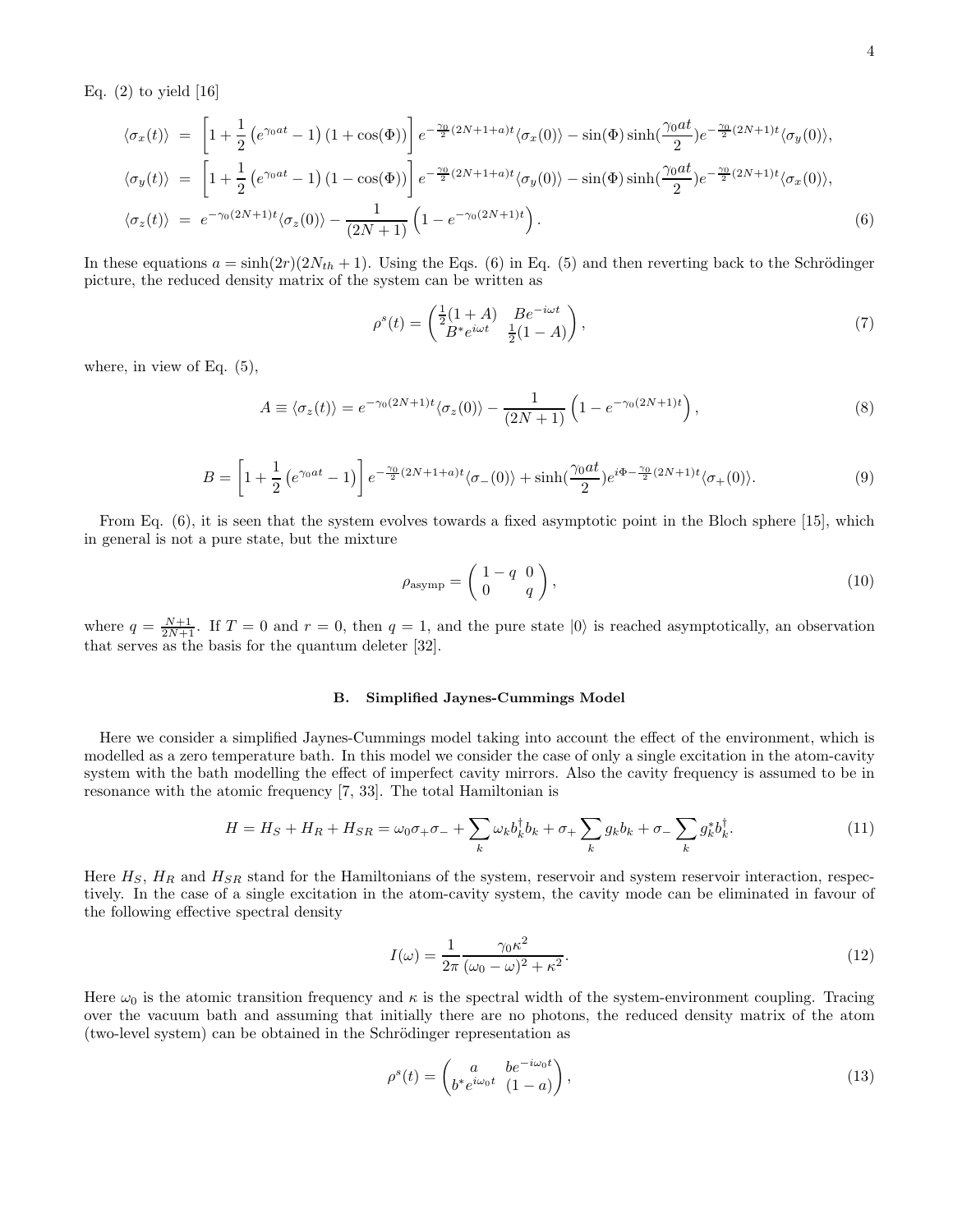where

$$
a = \rho_{\frac{1}{2},\frac{1}{2}}(0)e^{-\kappa t} \left[ \cosh\left(\frac{lt}{2}\right) + \frac{\kappa}{l}\sinh\left(\frac{lt}{2}\right) \right]^2, \tag{14a}
$$

$$
b = \rho_{\frac{1}{2}, -\frac{1}{2}}(0)e^{-\frac{\kappa t}{2}} \left[ \cosh\left(\frac{lt}{2}\right) + \frac{\kappa}{l}\sinh\left(\frac{lt}{2}\right) \right]. \tag{14b}
$$

Here  $l = \sqrt{\kappa^2 - 2\gamma_0 \kappa}$ , where  $\gamma_0$ ,  $\kappa$  are as in Eq. (12). Initially the system is chosen to be in the state

$$
|\psi(0)\rangle = \cos(\frac{\theta_0}{2})|1\rangle + e^{i\phi_0}\sin(\frac{\theta_0}{2})|0\rangle.
$$
 (15)

From the above equation, it can be easily seen that  $\rho_{\frac{1}{2},\frac{1}{2}}(0) = \cos^2(\frac{\theta_0}{2})$  and  $\rho_{\frac{1}{2},-\frac{1}{2}}(0) = \frac{1}{2}e^{-i\phi_0}\sin(\theta_0)$ .

# III. AMPLITUDE DAMPING AND GENERALIZED AMPLITUDE DAMPING CHANNELS

The generalized amplitude channel is generated by the evolution given by the master equation (2), with the bath squeezing parameters r and  $\Phi$  set to zero. Generalized amplitude damping channels capture the idea of energy dissipation from a system, for example, in the spontaneous emission of a photon, or when a spin system at high temperature approaches equilibrium with its environment (also cf. Refs. [29, 30]). A simple model of an amplitude damping channel is the scattering of a photon via a beam-splitter. One of the output modes is the environment, which is traced out. The unitary transformation at the beam-splitter is given by  $B = \exp[\theta(a^{\dagger}b - ab^{\dagger})]$ , where a, b and  $a^{\dagger}, b^{\dagger}$  are the annihilation and creation operators for photons in the two modes.

#### A. Amplitude damping channel

This channel is generated by the evolution given by the master equation  $(2)$ , with temperature T and bath squeezing parameters r and  $\Phi$  set to zero. The corresponding Kraus operators are:

$$
E_0 \equiv \begin{bmatrix} \sqrt{1 - \lambda(t)} & 0 \\ 0 & 1 \end{bmatrix}; \qquad E_1 \equiv \begin{bmatrix} 0 & 0 \\ \sqrt{\lambda(t)} & 0 \end{bmatrix}.
$$
 (16)

The effect of these operators is to produce the completely positive map

$$
\sum_{j} E_j \begin{pmatrix} A & B^* \\ B & 1 - A \end{pmatrix} E_j^{\dagger} = \begin{pmatrix} A(1 - \lambda) & \sqrt{1 - \lambda} B^* \\ \sqrt{1 - \lambda} B & 1 - A + \lambda A \end{pmatrix},
$$
\n(17)

where, on comparison with Eq. (15), we see that  $A = \cos^2(\theta_0/2)$ ,  $B = (1/2)e^{i\phi_0} \sin(\theta_0)$ . The simplified Jaynes-Cummings model of the previous subsection is easily seen to realize an amplitude damping channel. It is straightforward to verify that with the identification

$$
1 - \lambda(t) \equiv e^{-\kappa t} \left[ \cosh\left(\frac{lt}{2}\right) + \frac{\kappa}{l} \sinh\left(\frac{lt}{2}\right) \right]^2.
$$
 (18)

the operators (16), acting on the state (15), reproduce the evolution (13) (in the interaction picture).

#### B. Generalized amplitude damping channel

This channel is generated by the evolution governed by the master equation  $(2)$ , with bath squeezing parameters r and  $\Phi$  set to zero, but T not necessarily zero. The corresponding Kraus operators are:

$$
E_0 \equiv \sqrt{p} \begin{bmatrix} \sqrt{1 - \lambda(t)} & 0 \\ 0 & 1 \end{bmatrix}; \qquad E_1 \equiv \sqrt{p} \begin{bmatrix} 0 & 0 \\ \sqrt{\lambda(t)} & 0 \end{bmatrix};
$$
  
\n
$$
E_2 \equiv \sqrt{1 - p} \begin{bmatrix} 1 & 0 \\ 0 & \sqrt{1 - \lambda(t)} \end{bmatrix}; \qquad E_3 \equiv \sqrt{1 - p} \begin{bmatrix} 0 & \sqrt{\lambda(t)} \\ 0 & 0 \end{bmatrix},
$$
\n(19)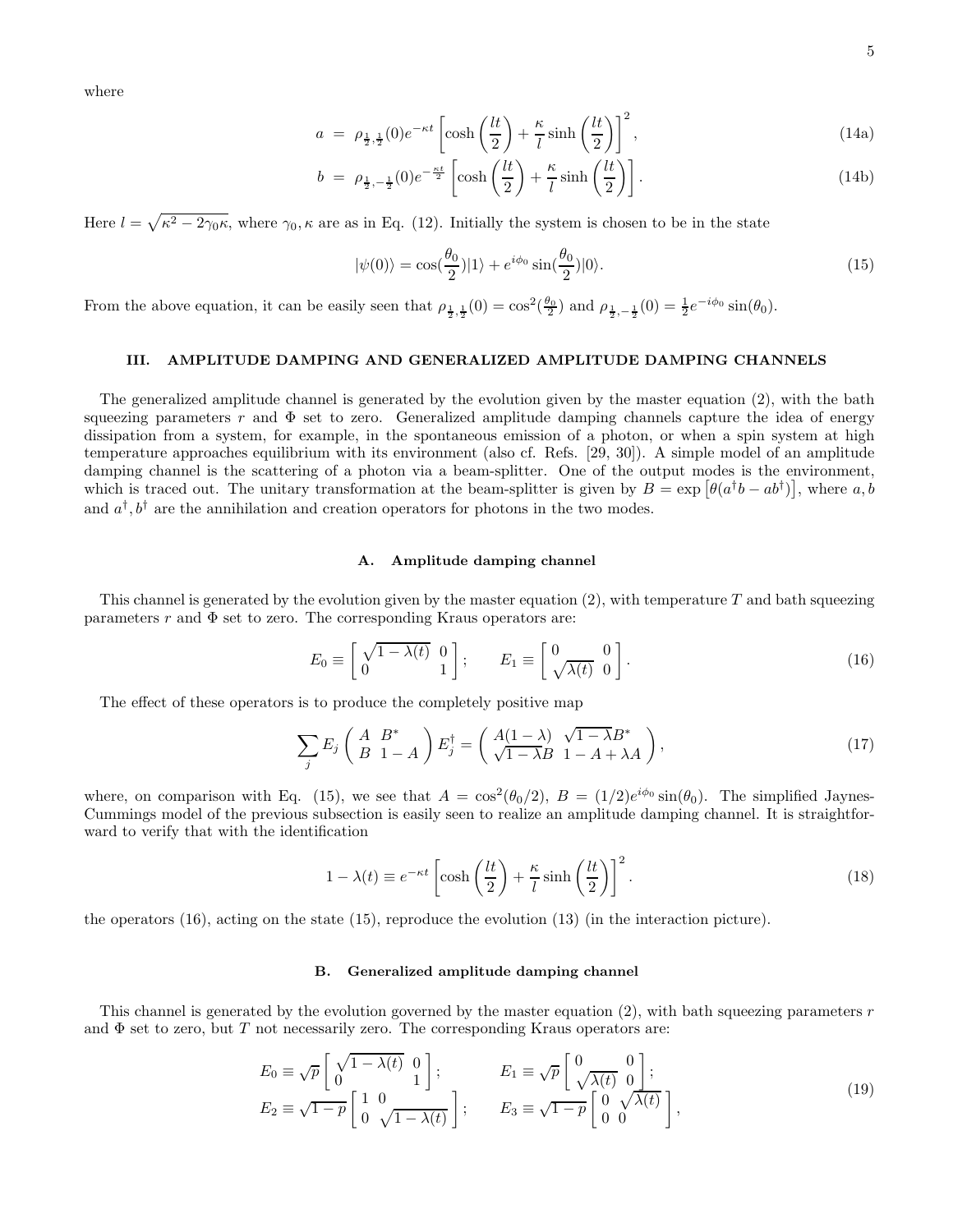where  $0 \le p \le 1$  [14, 16].

The effect of these operators is to produce the completely positive map

$$
\sum_{j} E_{j} \begin{pmatrix} A & B^{*} \\ B & 1 - A \end{pmatrix} E_{j}^{\dagger} = p \begin{pmatrix} A(1 - \lambda) & \sqrt{1 - \lambda} B^{*} \\ \sqrt{1 - \lambda} B & 1 - A + \lambda A \end{pmatrix} + (1 - p) \begin{pmatrix} A + \lambda(1 - A) & \sqrt{1 - \lambda} B^{*} \\ \sqrt{1 - \lambda} B & 1 - A + (1 - \lambda)(1 - A) \end{pmatrix} . \tag{20}
$$

It is straightforward to verify that with the identification

$$
\lambda(t) \equiv 1 - e^{-\gamma_0 (2N_{\rm th} + 1)t}; \qquad p \equiv \frac{N_{\rm th} + 1}{2N_{\rm th} + 1}, \tag{21}
$$

the operators (19) acting on the state (15) reproduce the evolution (6), with squeezing set to zero but temperature non-vanishing, by means of the map given by Eq. (1). If  $T = 0$ , then  $p = 1$ , reducing Eq. (19) to the amplitude damping channel, given by Eq. (16).

### IV. THE SQUEEZED GENERALIZED AMPLITUDE DAMPING CHANNEL

This channel is generated by the evolution given by the master equation (2), with neither the bath squeezing parameters r and  $\Phi$  nor the temperature T necessarily zero. Thus this is a very general (completely positive) map generated by Eq. (2). To generalize (19) to include the effects of squeezing, we construct the following set of Kraus operators:

$$
E_0 \equiv \sqrt{p_1} \begin{bmatrix} \sqrt{1 - \alpha(t)} & 0 \\ 0 & \sqrt{1 - \beta(t)} \end{bmatrix}; \qquad E_1 \equiv \sqrt{p_1} \begin{bmatrix} 0 & \sqrt{\beta(t)} \\ \sqrt{\alpha(t)} e^{-i\phi(t)} & 0 \end{bmatrix};
$$
  
\n
$$
E_2 \equiv \sqrt{p_2} \begin{bmatrix} \sqrt{1 - \mu(t)} & 0 \\ 0 & \sqrt{1 - \nu(t)} \end{bmatrix}; \qquad E_3 \equiv \sqrt{p_2} \begin{bmatrix} 0 & \sqrt{\nu(t)} \\ \sqrt{\mu(t)} e^{-i\theta(t)} & 0 \end{bmatrix}.
$$
 (22)

It is readily checked that Eq. (22) satisfies the completeness condition

$$
\sum_{j=0}^{3} E_j^{\dagger} E_j = \mathbb{I},\tag{23}
$$

provided

$$
p_1 + p_2 = 1.\t\t(24)
$$

Substituting the Kraus operator elements given by Eq. (22) in Eq. (1), and using Eq. (5), yields the following Bloch vector evolution equations:

$$
\langle \sigma_x(t) \rangle = \left[ (p_1 \sqrt{(1 - \alpha(t))(1 - \beta(t))}) + p_2 \sqrt{(1 - \mu(t))(1 - \nu(t))} + (p_1 \sqrt{\alpha(t)\beta(t)} \cos \phi + p_2 \sqrt{\mu(t)\nu(t)} \cos \theta) \right] \langle \sigma_x(0) \rangle
$$

$$
- \left[ (p_1 \sqrt{\alpha(t)\beta(t)} \sin \phi + p_2 \sqrt{\mu(t)\nu(t)} \sin \theta) \right] \langle \sigma_y(0) \rangle, \tag{25a}
$$

$$
\langle \sigma_y(t) \rangle = \left[ (p_1 \sqrt{(1 - \alpha(t))(1 - \beta(t))} + p_2 \sqrt{(1 - \mu(t))(1 - \nu(t))}) - (p_1 \sqrt{\alpha(t)\beta(t)} \cos \phi + p_2 \sqrt{\mu(t)\nu(t)} \cos \theta) \right] \langle \sigma_y(0) \rangle
$$

$$
- \left[ (p_1 \sqrt{\alpha(t)\beta(t)} \sin \phi + p_2 \sqrt{\mu(t)\nu(t)} \sin \theta) \right] \langle \sigma_x(0) \rangle, \tag{25b}
$$

$$
\langle \sigma_z(t) \rangle = (1 - p_2(\mu(t) + \nu(t)) - p_1(\alpha(t) + \beta(t))) \langle \sigma_z(0) \rangle - p_2(\mu(t) - \nu(t)) - p_1(\alpha(t) - \beta(t)). \tag{25c}
$$

Comparing Eqs. (25) with Eqs. (6), we can read off the corresponding terms. In fact, the system is underdetermined as there are more variables than constraints. An inspection of Eqs. (6) shows that they yield a total of 5 constraints on the channel variables,  $p_1$ ,  $p_2$ ,  $\mu$ ,  $\nu$ ,  $\alpha$ ,  $\beta$ ,  $\theta$  and  $\phi$ , with a further constraint coming from Eq. (24). The two redundant variables may be conveniently chosen to be  $\beta$  and  $\phi$ . Setting  $\beta = \phi = 0$ , a comparison of Eqs. (25) and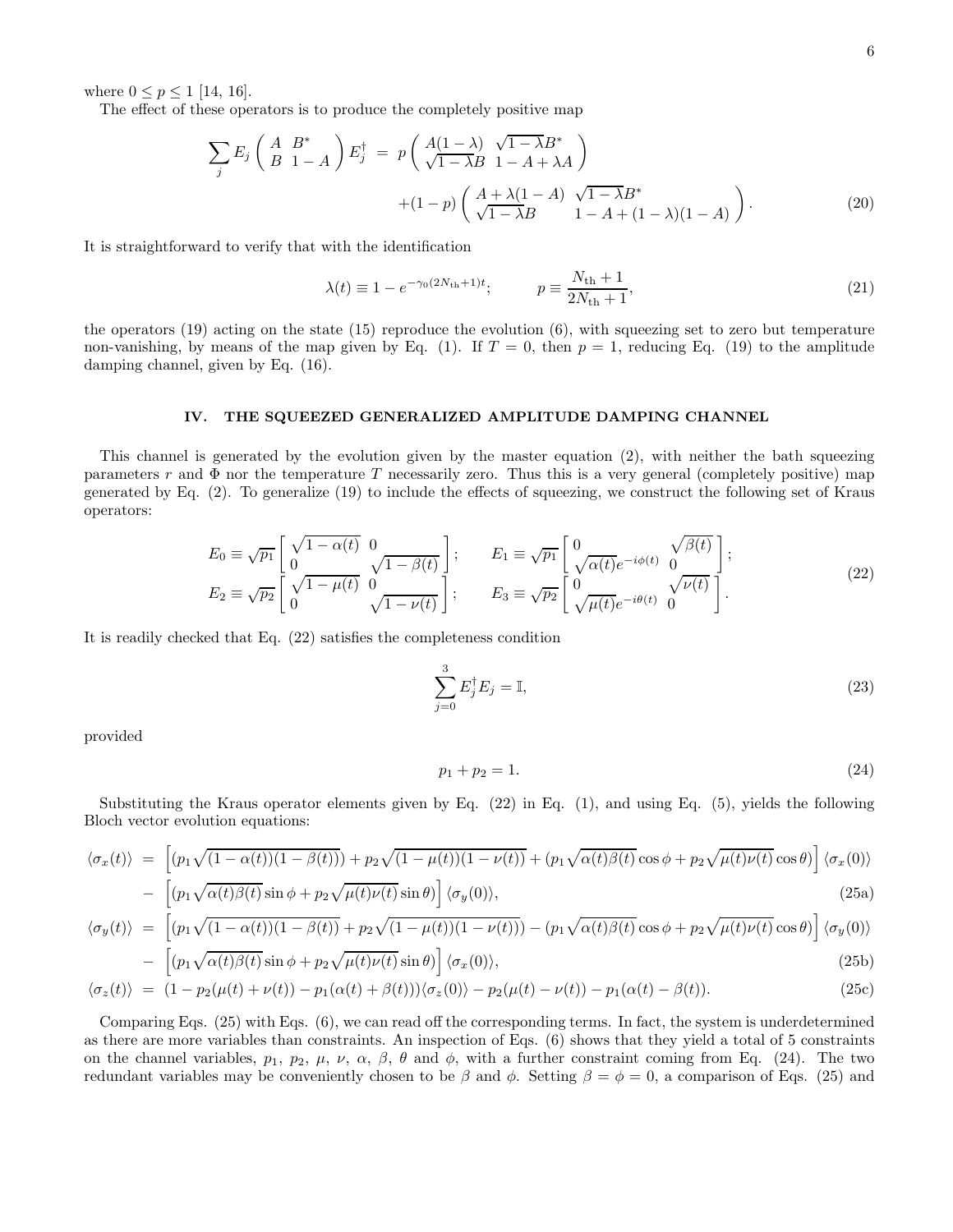(6) produces the following relations:

$$
p_1 \sqrt{(1 - \alpha(t))} + p_2 \sqrt{(1 - \mu(t))(1 - \nu(t))} = \cosh\left(\frac{\gamma_0 a t}{2}\right) \exp\left(-\frac{\gamma_0}{2}(2N + 1)t\right),\tag{26a}
$$

$$
p_2\sqrt{\mu(t)\nu(t)}\cos\theta = \cos(\Phi)\sinh\left(\frac{\gamma_0at}{2}\right)\exp\left(-\frac{\gamma_0}{2}(2N+1)t\right),\tag{26b}
$$

$$
p_2\sqrt{\mu(t)\nu(t)}\sin\theta = \sin(\Phi)\sinh\left(\frac{\gamma_0at}{2}\right)\exp\left(-\frac{\gamma_0}{2}(2N+1)t\right),\tag{26c}
$$

$$
p_1\alpha(t) + p_2(\mu(t) - \nu(t)) = \frac{1}{(2N+1)} \left( 1 - e^{-\gamma_0(2N+1)t} \right),
$$
\n(26d)

$$
1 - p_1 \alpha(t) - p_2(\mu(t) + \nu(t)) = e^{-\gamma_0 (2N+1)t}, \tag{26e}
$$

and the required squeezed generalized amplitude damping channel is given, in place of Eq. (22), by the Kraus operators

$$
E_0 \equiv \sqrt{p_1} \begin{bmatrix} \sqrt{1 - \alpha(t)} & 0 \\ 0 & 1 \end{bmatrix};
$$
  
\n
$$
E_1 \equiv \sqrt{p_1} \begin{bmatrix} 0 & 0 \\ \sqrt{\alpha(t)} & 0 \end{bmatrix};
$$
  
\n
$$
E_2 \equiv \sqrt{p_2} \begin{bmatrix} \sqrt{1 - \mu(t)} & 0 \\ 0 & \sqrt{1 - \nu(t)} \end{bmatrix};
$$
  
\n
$$
E_3 \equiv \sqrt{p_2} \begin{bmatrix} 0 & 0 \\ 0 & \sqrt{\mu(t)}e^{-i\theta(t)} & 0 \end{bmatrix}.
$$
\n(27)

It is seen from Eqs. (26) that at time  $t = 0$ ,  $\mu(0) = \nu(0) = \alpha(0) = 0$ . We now determine the remaining channel parameters. From Eqs. (26b) and (26c), we find

$$
\tan \theta = \tan \Phi,\tag{28}
$$

allowing us to set  $\theta = \Phi$ , and to identify the channel parameter  $\theta$  with the bath squeezing angle. The remaining channel parameters may be identified as follows.

From Eqs. (26d) and (26e), we find

$$
\nu(t) = \frac{N}{p_2(2N+1)}(1 - e^{-\gamma_0(2N+1)t}).
$$
\n(29)

Substituting Eq. (29) into Eq. (26c), we find

$$
\mu(t) = \frac{2N+1}{2p_2N} \frac{\sinh^2(\gamma_0 at/2)}{\sinh(\gamma_0 (2N+1)t/2)} \exp\left(-\frac{\gamma_0}{2}(2N+1)t\right).
$$
\n(30)

Using Eqs.  $(29)$  and  $(30)$  in  $(26e)$ , we obtain

$$
\alpha(t) = \frac{1}{p_1} \left( 1 - p_2[\mu(t) + \nu(t)] - e^{-\gamma_0(2N+1)t} \right),\tag{31}
$$

where  $\nu(t)$  and  $\mu(t)$  are given by Eqs. (29) and (30), respectively.

Substituting Eqs. (29), (30), (31) and (24) into Eq. (26a), we obtain after some manipulations

$$
p_2(t) = \frac{1}{(A+B-C-1)^2 - 4D} \times [A^2B + C^2 + A(B^2 - C - B(1+C) - D) - (1+B)D - C(B+D-1)
$$
  

$$
\pm 2\sqrt{D(B-AB+(A-1)C+D)(A-AB+(B-1)C+D)}],
$$
(32)

where

$$
A = \frac{2N+1}{2N} \frac{\sinh^2(\gamma_0 at/2)}{\sinh(\gamma_0 (2N+1)t/2)} \exp(-\gamma_0 (2N+1)t/2),
$$
  
\n
$$
B = \frac{N}{2N+1} (1 - \exp(-\gamma_0 (2N+1)t)),
$$
  
\n
$$
C = A + B + \exp(-\gamma_0 (2N+1)t),
$$
  
\n
$$
D = \cosh^2(\gamma_0 at/2) \exp(-\gamma_0 (2N+1)t).
$$
\n(33)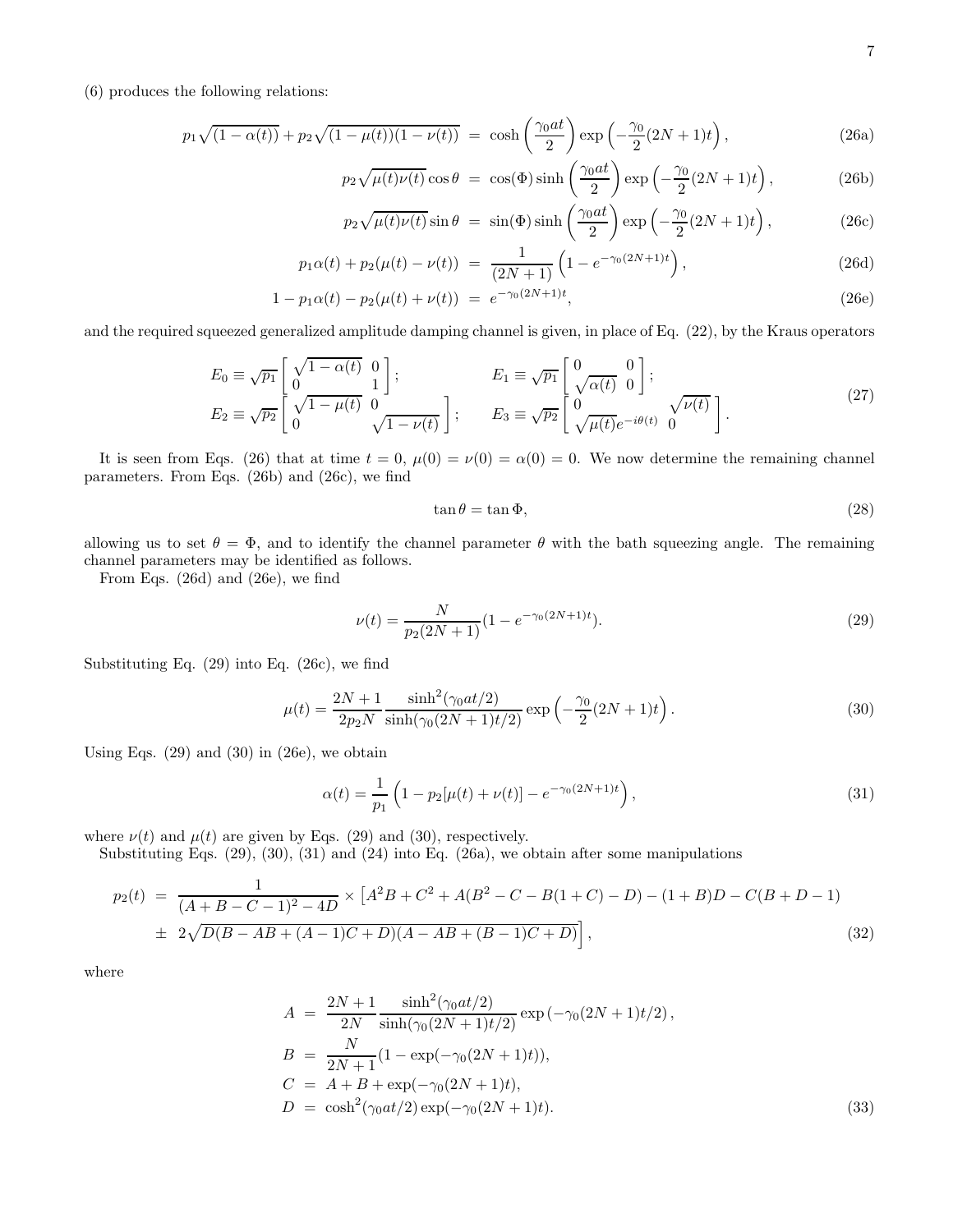

FIG. 1:  $\nu(t)$  [Eq. (29)] with respect to t, with  $\gamma_0 = 0.05$ . Asymptotically,  $\nu(t)$  reaches the value 1. The solid and small-dashed curves corresponds to the temperature (in units where  $h \equiv k_B \equiv 1$ )  $T = 1$ , with the bath squeezing parameter  $r = 0, 1$ , respectively, while the large-dashed curve corresponds to  $T = 3$  and  $r = 1$ .

If the squeezing parameter r is set to zero, then  $a = 0$ , and it follows from Eq. (32) and (33), that  $\hat{p}_2$  =  $N_{\text{th}}/(2N_{\text{th}}+1)$ , where the hat indicates that squeezing has been set to zero. It can be seen from Eq. (30), that for zero squeezing  $(a = 0)$ ,  $\hat{\mu}(t) = 0$ . Substituting  $\hat{p}_2 = N_{\text{th}}/(2N_{\text{th}} + 1)$  in Eq. (29), we find  $\hat{\nu}(t) = 1 - e^{-\gamma_0(2N_{\text{th}} + 1)t}$ . Now, a comparison of Eqs. (27) with Eqs. (19) shows that  $\hat{\nu}(t) = \lambda(t)$ , given by Eq. (21).

Further, in view of Eq. (24),  $\hat{p}_1 = (N_{\text{th}} + 1)/(2N_{\text{th}} + 1)$ . Substituting Eq. (29) and the conditions  $a = 0$  and  $\hat{\mu}(t) = 0$  into Eq. (31), it is easily verified that

$$
\hat{\alpha}(t) = \frac{1}{p_1} \left( 1 - p_2[\hat{\mu}(t) + \hat{\nu}(t)] - e^{-\gamma_0(2N_{\text{th}} + 1)t} \right)
$$
  
\n
$$
= \frac{2N_{\text{th}} + 1}{N_{\text{th}} + 1} \left( \hat{\nu}(t) - \frac{N_{\text{th}}}{2N_{\text{th}} + 1} \hat{\nu}(t) \right)
$$
  
\n
$$
= \frac{2N_{\text{th}} + 1}{N_{\text{th}} + 1} \left( \frac{N_{\text{th}} + 1}{2N_{\text{th}} + 1} \right) \hat{\nu}(t)
$$
  
\n
$$
= \hat{\nu}(t).
$$
 (34)

We thus have  $\hat{\alpha}(t) = \hat{\nu}(t) = \lambda(t)$ , and hence the generalized amplitude damping channel (19) is recovered from Eq. (27) in the limit of vanishing squeezing.

Figure 1 is a representative plot, showing that for large bath exposure time,  $\nu(t)$  approaches 1. This Figure also brings out the concurrent behaviour of temperature and squeezing with respect to  $\nu(t)$ . At large t,  $\alpha(t)$  also approaches unity. However, unlike the case of  $\nu(t)$ , temperature and squeezing can have a contrastive effect on  $\alpha(t)$ , as brought out in Fig. 2. This contrastive effect of squeezing with respect to time has been observed in the case of mixed state geometric phase [16] and quantum phase diffusion [20]. The dot-dashed curve in Fig. 2 represents a squeezed amplitude damping channel, i.e., a channel given by zero temperature but finite squeezing.

The fact that as time progresses, squeezing effects tend to die out, leaving thermal effects alone to govern the system evolution, is illustrated in Fig. 3. Squeezing of the bath modes introduces non-stationary effects due to correlations between the modes. This Figure also shows the washing out of these effects with time being accentuated with increase in temperature.

Unlike the case of the generalized amplitude damping channel, here the probabilities  $p_1(t)$  and  $p_2(t)$  are timedependent on account of the presence of non-stationary effects introduced by the bath squeezing (Fig. 4), and  $p_2(t)$ eventually reaches a stationary value of  $N/(2N+1)$ , as may be inferred from Eqs. (32) and (33). Substituting this asymptotic value in Eqs. (29), (30) and (31), we find  $\nu(\infty) = 1$ ,  $\mu(\infty) = 0$  and  $\alpha(\infty) = 1$ , as was seen in Figs. 1, 3 and 2, respectively.

In the absence of squeezing,  $p_2(\infty)$  becomes  $N_{\text{th}}/(2N_{\text{th}}+1)$ , consistent with the expression for p in Eq. (21) for the generalized amplitude damping channel. The solid line in Fig. 4 corresponds to the squeezed amplitude damping channel, which for the case of zero bath squeezing yields the action of a quantum deleter [32] via the amplitude damping channel.

If we have  $a = 0$  and  $T = 0$ , then  $\mu(t|a = T = 0) = 0$ , as seen from Eq. (30), and  $p_2(t) = 0$  because  $p_2(t)$  in Eq. (32) reduces to  $N_{\text{th}}/(2N_{\text{th}}+1)$  when squeezing vanishes. Further,  $\nu(t|a = T = 0) = \lambda(t|T = 0)$  by Eq. (34). Substituting these values in Eqs. (27), we obtain the amplitude damping channel. Eqs. (27) thus furnish a complete representation of a squeezed generalized amplitude damping channel.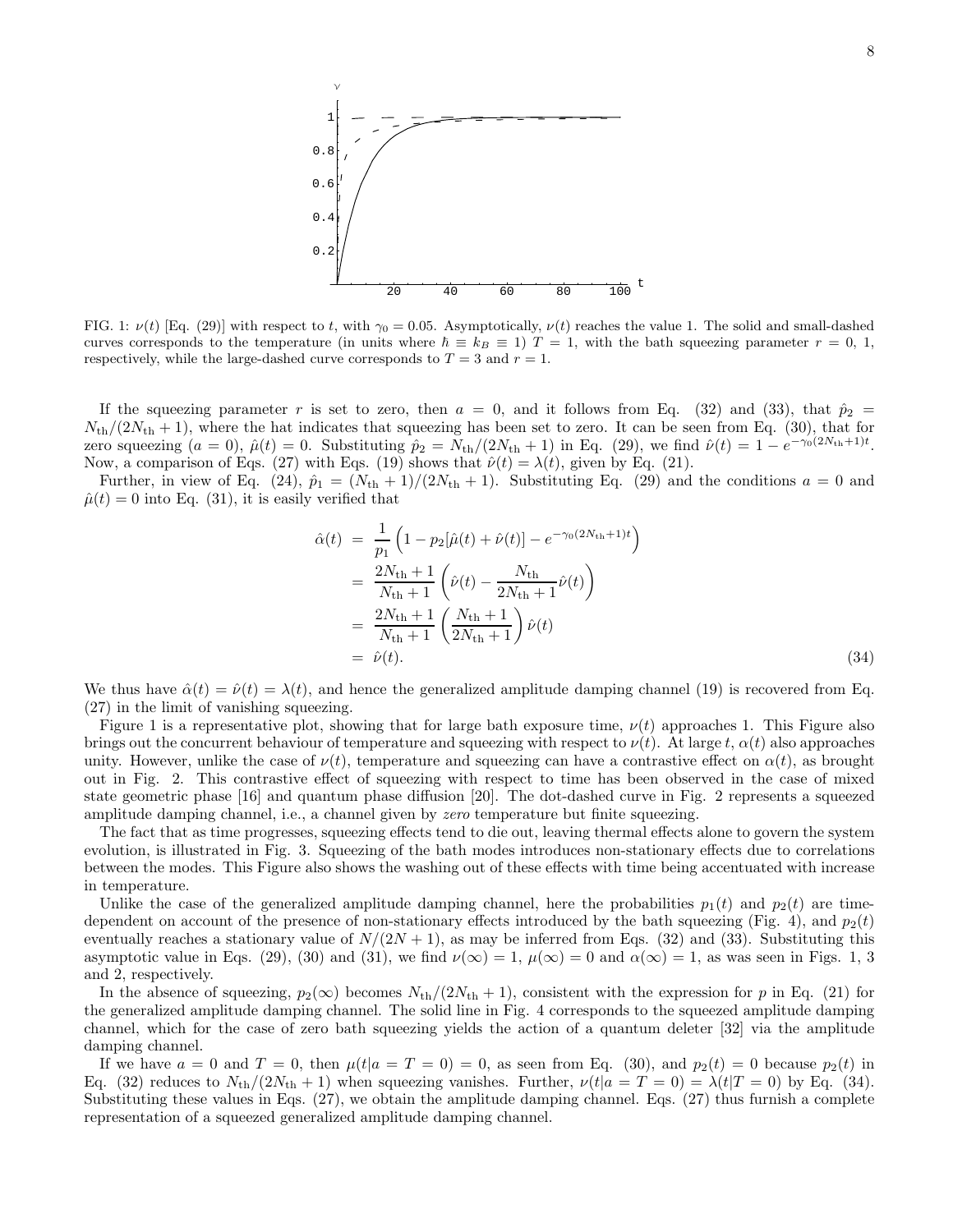

FIG. 2:  $\alpha(t)$  [Eq. (31)] with respect to time t, with  $\gamma_0 = 0.05$ , bringing out the counteractive effect of squeezing on temperature. Asymptotically,  $\alpha(t)$  reaches 1. We find that increasing squeezing reduces  $\alpha$  at any fixed temperature, and thus counteracts the thermal effects. The solid and dot-dashed curves correspond to temperature (in units where  $\hbar \equiv k_B \equiv 1$ )  $T = 0$ , with environment squeezing parameter  $r = 0$  and 1, respectively. The small-dashed and large-dashed curves correspond to temperature  $T = 5$ , with  $r = 0$  and 1, respectively.



FIG. 3:  $\mu(t)$  [Eq. (30)] as a function of time t, with  $\gamma_0 = 0.05$  and  $r = 1$ . The asymptotic value of  $\mu(t)$  is 0. The solid, largedashed and small-dashed curves correspond to temperature (in units where  $\hbar \equiv k_B \equiv 1$ ) T equals 20, 5 and 1, respectively.

### V. CLASSICAL CAPACITY OF A SQUEEZED GENERALIZED AMPLITUDE DAMPING CHANNEL

A quantum communication channel can be used to perform a number of tasks, including transmitting classical or quantum information, as well as for the cryptographic purpose of creating shared information between a sender and receiver, that is reliably secret from a malevolent eavesdropper [34]. A natural question is as to how information communicated over a squeezed generalized amplitude damping channel (denoted  $\mathcal{E}$ ), and given in the Kraus representation by Eq. (27), is degraded. In this Section, we briefly consider the communication of classical information across the channel [35]. The problem can be stated as the following game between sender Alice and receiver Bob: Alice has a classical information source producing symbols  $X = 0, \dots, n$  with probabilities  $p_0, \dots, p_n$ . She encodes the symbols as quantum states  $\rho_i$  ( $0 \leq j \leq n$ ) and communicates them to Bob, whose optimal measurement strategy maximizes his accessible information, which is bounded above by the Holevo quantity

$$
\chi = S(\rho) - \sum_{j} p_j S(\rho_j),\tag{35}
$$

where  $\rho = \sum_j p_j \rho_j$ , and  $\rho_j$  are various initial states [36]. In the present case, we assume Alice encodes her binary symbols of 0 and 1 in terms of pure, orthogonal states of the form (15), and transmits them over the squeezed generalized amplitude damping channel.

We further assume that Alice transmits her messages as product states, i.e., without entangling them across multiple channel use. Then, the (product state) classical capacity C of the quantum channel is defined as the maximum of  $\chi(\mathcal{E})$  over all ensembles  $\{p_j, \rho_j\}$  of possible input states  $\rho_j$  [37, 38]. In Fig. 5, we plot  $\chi(\mathcal{E})$  over pairs of orthogonal input states  $(\theta_0, \phi_0)$  and  $(\theta_0 + \pi, \phi_0)$ , which correspond to the symbols 0 and 1, respectively, with probability of the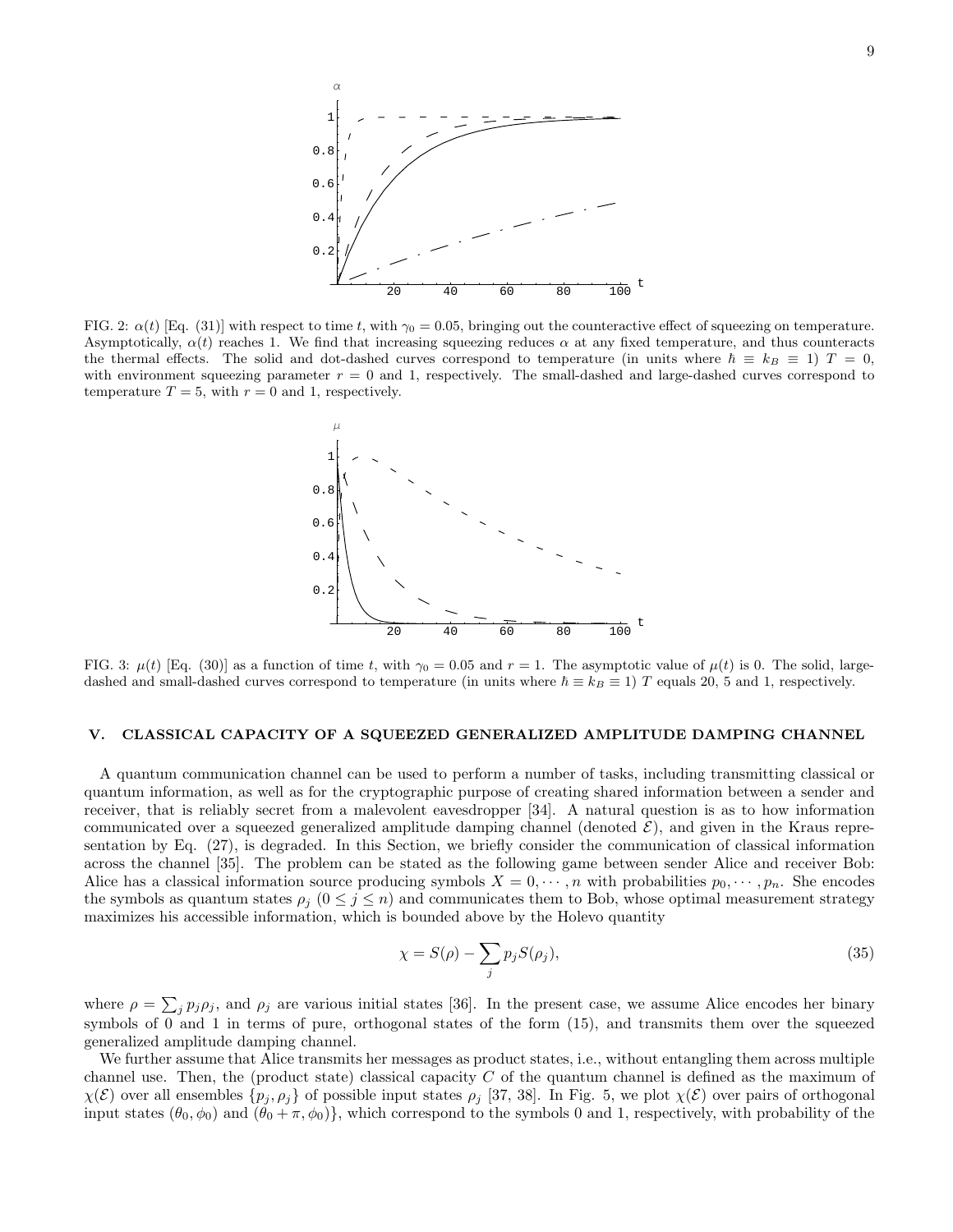

FIG. 4: Probability  $p_2$  [Eq. (32)] as a function of time t approaches the asymptotic value of  $N/(2N+1)$ . Here  $\gamma_0 = 0.05$ . The solid curve corresponds to temperature (in units where  $\hbar \equiv k_B \equiv 1$ )  $T = 0$  and  $r = 0.05$ . The small-dashed and large-dashed curves correspond to  $T = 2$ , with r equal to 0.1 and 0.5, respectively. We note that the solid line depicts the transformation of the squeezed amplitude damping channel to the amplitude damping channel.



FIG. 5: Plotting the Holevo bound  $\chi$  [Eq. (35)] for a squeezed amplitude damping channel with  $\Phi = 0$  and  $f = 0.5$ , over the set  $\{\theta_0, \phi_0\}$ , which parametrizes the ensemble of input states  $\{(\theta_0, \phi_0), (\theta_0 + \pi, \phi_0)\}$ . Here temperature (in units where  $\hbar \equiv k_B \equiv 1$   $T = 5$ ,  $\gamma_0 = 0.05$ , time  $t = 5.0$  and bath squeezing parameter  $r = 1$ . The channel capacity C is seen to correspond to the optimal value of  $\theta_0 = \pi/2$  [i.e., the input states  $\frac{1}{\sqrt{2}}(|0\rangle \pm |1\rangle)$  for  $\phi_0 = 0$ ].

input symbol 0 being  $f = 0.5$ . Here we take  $\Phi = 0$ , and the optimum coding is seen to correspond to the choice  $(\theta_0 = \pi/2, \phi_0 = n\pi)$ , where  $n \in I$ , i.e., the input states  $\frac{1}{\sqrt{2}}$  $\frac{1}{2}(|0\rangle \pm |1\rangle)$  or  $\frac{1}{\sqrt{2}}$  $\frac{1}{2}(|0\rangle \mp |1\rangle).$ 

Fig. 6 depicts  $\chi(\mathcal{E})$  for various channel parameters, with the pair of orthogonal input states given by  $(\theta_0, \phi_0 = 0)$ and  $(\theta_0 + \pi, \phi_0 = 0)$ . As expected, longer exposure to the channel, or higher temperature, degrades information more, but the optimal choice of input states remains the same as before. Interestingly, squeezing improves the accessible information for input states in a certain range of  $\theta_0$ , but impairs it in other. This is consistent with the understanding that the benefits of squeezing are quadrature-dependent. Fig. 7 demonstrates the contrastive effects of temperature and squeezing on C. Comparing the solid and small-dashed curves, one notes that thermal effects tend to degrade C, whereas bath squeezing can improve it, as seen by comparing the small- and large-dashed curves. In fact, the improvement due to squeezing is brought out dramatically by a comparison of the solid and large-dashed curves. This highlights the possible usefulness of squeezing to noisy quantum communication.

# VI. CONCLUSIONS

In this paper we have have obtained a Kraus representation of a noisy channel, which we call the squeezed generalized amplitude damping channel, corresponding to the interaction of a two-level system (qubit) with a squeezed thermal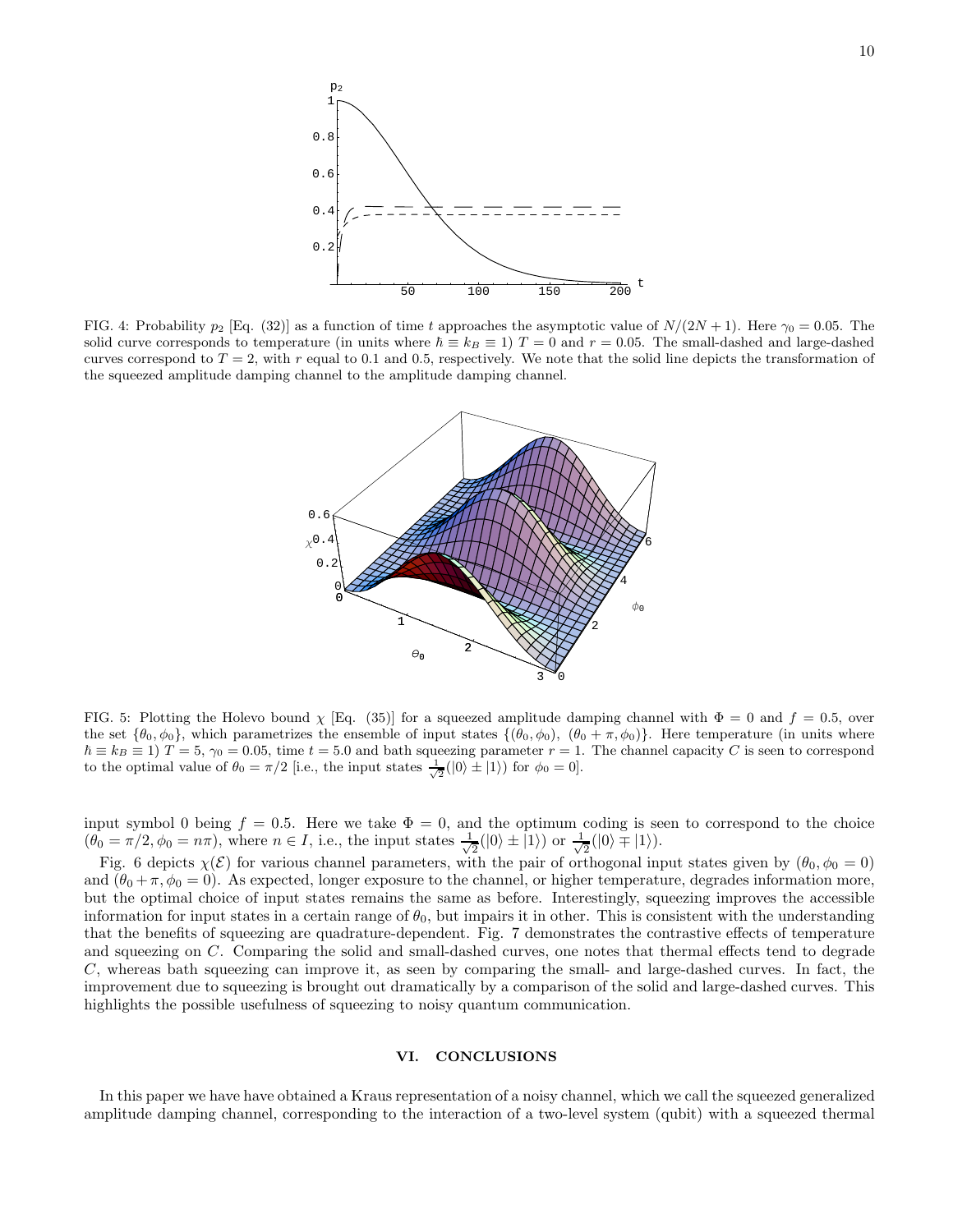

FIG. 6: Optimal source coding for the squeezed amplitude damping channel, with  $\chi$  plotted against  $\theta_0$  corresponding to the "0" symbol. Here  $\Phi = 0$ ,  $\gamma_0 = 0.05$  and  $f = 0.5$ . It is seen that  $\chi$  is maximized for states of the form (15) when the pair of input states are given by  $(\theta_0 = \frac{\pi}{2}, \phi_0 = 0)$  and  $(\theta_0 = \frac{\pi}{2} + \pi, \phi_0 = 0)$  [i.e., states  $\frac{1}{\sqrt{2}}(|0\rangle \pm |1\rangle)$ ]. The solid and small-dashed curves represent temperature (in units where  $\hbar \equiv k_B \equiv 1$ )  $T = 0$  and bath squeezing parameter  $r = 0$ , but  $t = 1$  and 2, respectively. The large-dashed and dot-dashed curves represent  $T = 5$  and  $t = 2$ , but with  $r = 0$  and 2, respectively. A comparison of the solid and small-dashed (small-dashed and large-dashed) curves demonstrates the expected degrading effect on the accessible information, of increasing the bath exposure time  $t$  (increasing  $T$ ). A comparison of the large-dashed and dot-dashed curves demonstrates the dramatic effect of including squeezing. In particular, whereas squeezing improves the accessible information for the pair of input states  $\frac{1}{\sqrt{2}}(|0\rangle \pm |1\rangle)$ , it is detrimental for input states  $(\theta_0, \phi_0)$  given by  $(0, 0)$  (i.e.,  $|1\rangle$ ) and  $(\pi, 0)$  (i.e.,  $|0\rangle$ ).



FIG. 7: Interplay of squeezing and temperature on the classical capacity C of the squeezed amplitude damping channel (with input states  $\frac{1}{\sqrt{2}}(|0\rangle \pm |1\rangle)$ , and  $f = 1/2$ , corresponding to the optimal coding). Here  $\Phi = 0$  and  $\gamma_0 = 0.05$ . The solid and small-dashed curves correspond to zero squeezing r, and temperature (in units where  $\hbar \equiv k_B \equiv 1$ )  $T = 0$  and 5, respectively. The large-dashed curve corresponds to  $T = 5$  and  $r = 2$ . A comparison between the solid and large-dashed curves shows that squeezing can improve  $C$ .

bath via a dissipative interaction. The resulting dynamics, governed by a Lindblad-type evolution, generates a completely positive map that extends the concept of a generalized amplitude damping channel, which corresponds to a dissipative interaction with a purely thermal bath. The physical motivation for studying this channel is that using a squeezed thermal bath the decay rate of quantum coherence can be suppressed, leading to preservation of nonclassical effects. This is in contrast to the case of a purely dephasing channel, where the action of squeezing, like temperature, tends to decohere the system. We studied the characteristics of the squeezed generalized amplitude damping channel, including its classical capacity  $C$ . We showed that as a result of bath squeezing, it is possible by a judicious choice of the input states, to improve C over the corresponding unsqueezed case. This could have interesting implications for quantum communication.

<sup>[1]</sup> W. H. Louisell, Quantum Statistical Properties of Radiation (John Wiley and Sons, 1973).

<sup>[2]</sup> A. O. Caldeira and A. J. Leggett, Physica A 121, 587 (1983).